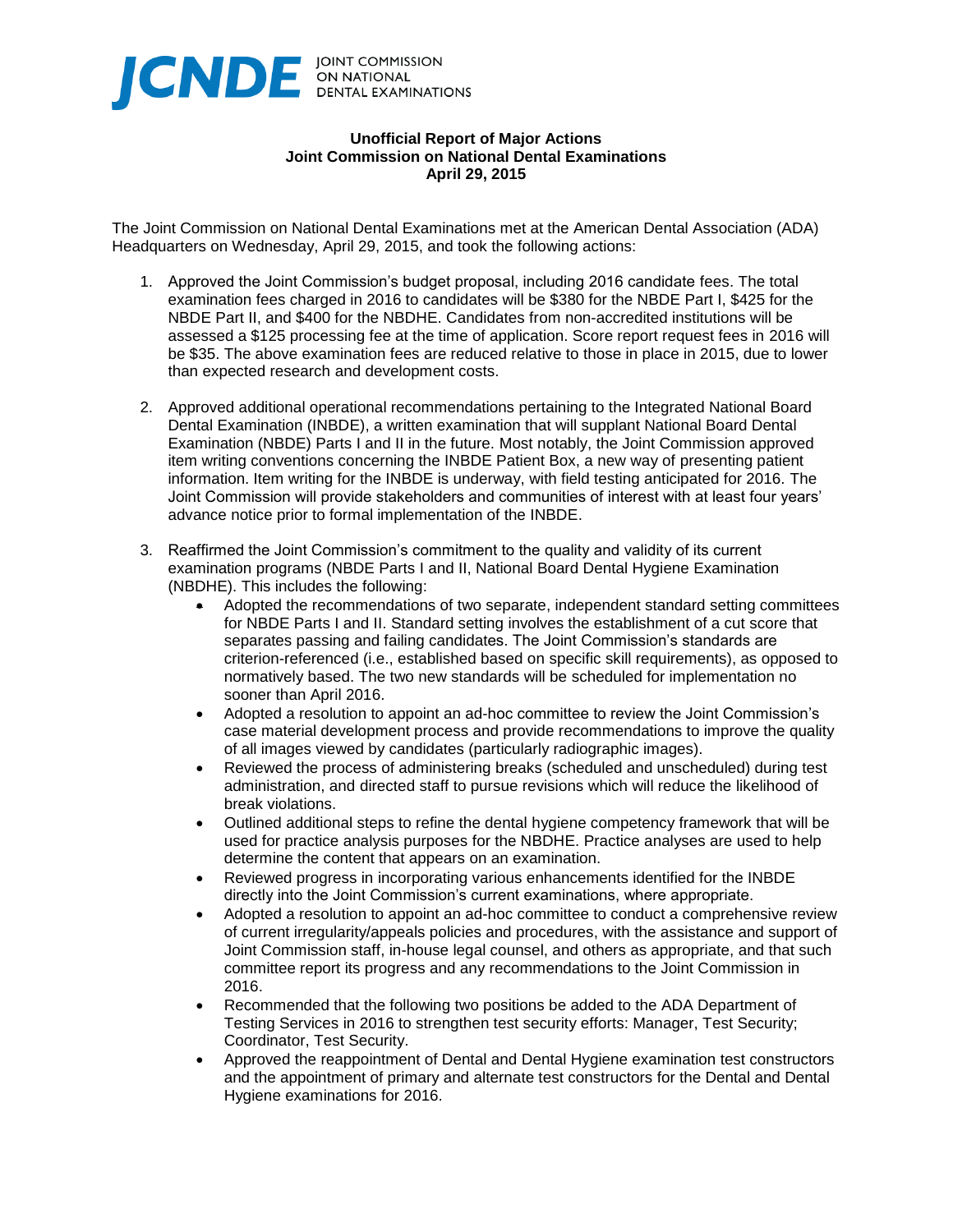

- Approved the 2014 editions of the *NBDE and NBDHE Technical Reports*.
- Approved a list of additional 2015 and 2016 research and development projects and expenditures.
- 4. Adopted proposed revisions to the Joint Commission's *Standing Rules* and *Examination Regulations*. This includes editorial modifications to clarify language within each document and align language more closely with prior Joint Commission decisions. Revisions to Examination Regulations are effective immediately; revisions to Joint Commission Standing Rules are contingent upon approval by the ADA's House of Delegates. The following clarifications involving irregularities are noteworthy:
	- Candidates may not take an examination under a false identity. Candidates may not take an examination for another individual, nor can a candidate have another individual take an examination in their place.
	- If the JCNDE finds reason to void the NBDE Part I results of an individual who has successfully completed the NBDE Part II and received National Board certification, the decision to void the NBDE Part I results may be stayed pending the outcome of an appeal or until the time for submission of an appeal has expired. The JCNDE will not report the candidate's results until time has expired or the Joint Commission has rendered its decision concerning an appeal (whichever comes first).
- 5. Adopted proposed revisions to the *Joint Commission's Bylaws,* contingent upon approval by the ADA's House of Delegates. These revisions were editorial in nature, updating the *Bylaws* and bringing them into alignment with *ADA Bylaws* and current practices.
- 6. Approved the following, in support of communities of interest:
	- Adopted a revised monthly reporting approach for dental schools and dental hygiene programs, based on data involving rolling 12-month intervals. This reporting approach will be implemented in 2017.
	- Directed staff to publish findings from an investigation into the impact of pass/fail reporting on examinee performance. This study will be reported to both the dental and test publishing communities.
	- Approved procedures for granting permission for use of the Joint Commission's released examination materials by dental and dental hygiene educational programs.
	- Approved procedures for granting permission to educational programs for use of the Case Development and Test Item Development Guides by dental schools for faculty development.
	- Approved procedures for the sale of NBDHE 2006 and 2009 released examination materials to individuals for a fee to cover costs of production and distribution.
- 7. Approved actions consistent with the Joint Commission's mission to serve as a leader and resource on assessment for the oral health care profession:
	- Directed staff to continue to monitor the activities of the Commission on Dental Accreditation (CODA) regarding potential implementation of a process of accreditation for dental therapy education programs.
- 8. Elected Dr. Luis J. Fujimoto as Chair and Dr. Marc E. Levitan as Vice Chair of the Joint Commission. Their terms will begin in November of 2015.
- 9. Approved April 26, 2017 as the scheduled meeting date for 2017.

Dr. Robert A. Hersh (ADA), Chair Dr. M.H. Reggie VanderVeen (AADB), Vice Chair Dr. Dale R. Chamberlain (AADB) Dr. Melissa G. Efurd (ADHA)